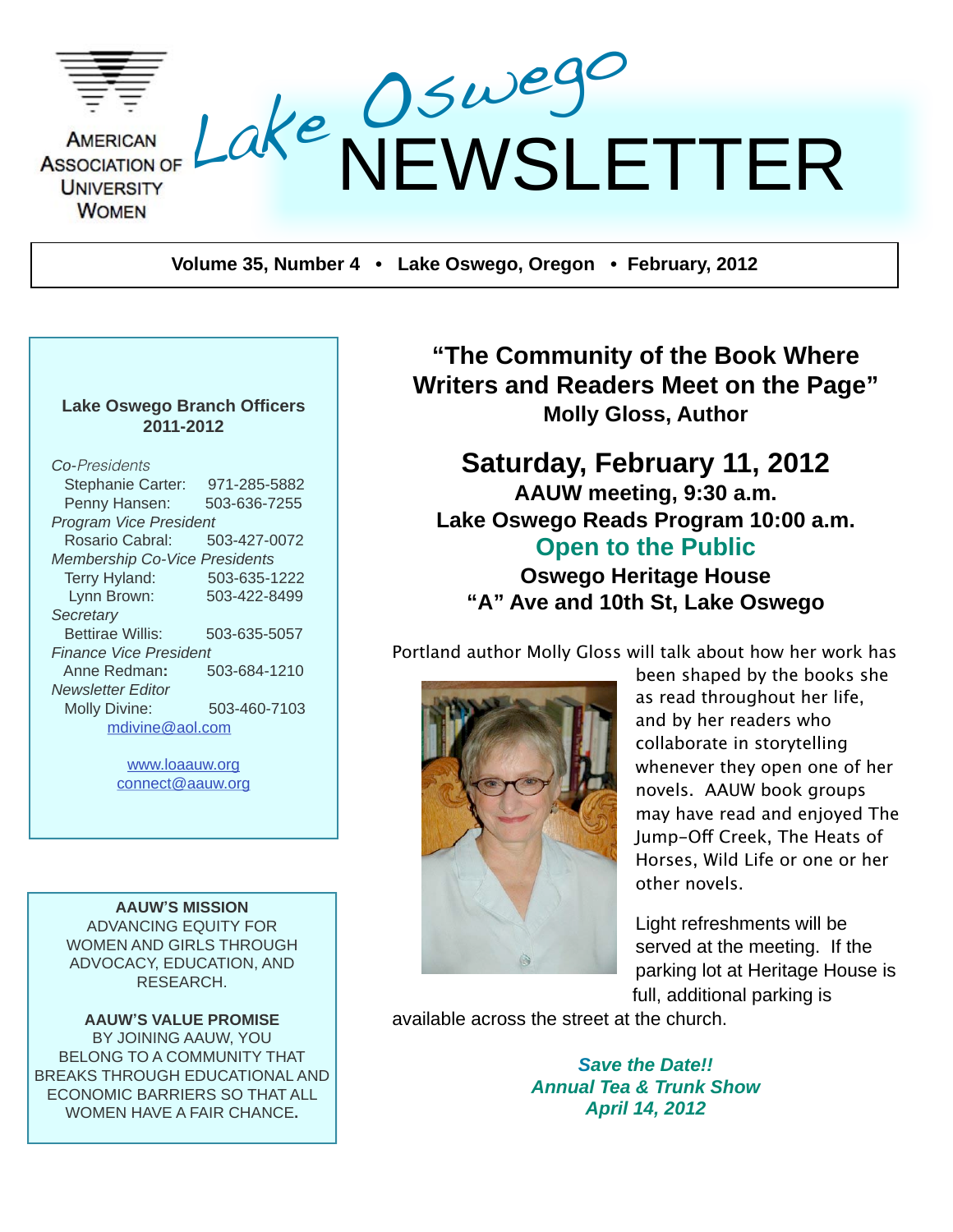

### **BRANCH BUZZ Stephanie Carter, Co-President**

#### **On April 14, we will hold our Annual Tea**

**fundraiser**. This year, instead of the "talent" portion of the program, Penny Hansen and Anne Redman are arranging a Trunk Show. Please donate jewelry and accessories (hats, scarves, purses) that you no longer wear. These items will be available for sale at the event. Please donate, and plan to attend!

The services AAUW members and other groups provide to our community is essential to maintaining the health of our community. The thousands of volunteer hours that individuals give to their libraries, food banks, scholarship fundraising events, etc. help to counter the effects of the poor economy, high unemployment and decreasing state and local budgets.

Thinking back, I can remember twice when a women's group assisted me. The summer of my high school junior year I was chosen to attend Evergreen Girls' State, a week-long program sponsored by the American Legion Auxiliary. The Daughters of the American Revolution paid for me to participate. I spent a wonderful week at Central Washington University with other girls from throughout Washington State. We learned about the functioning of our government by forming city and county governments, holding party conventions (each girl was assigned to either the Federalist or Nationalist party), and electing representatives and a governor. We drafted and defended legislation and heard presentations by several of Washington's government officials.

When I graduated from high school, the local Soroptimist branch gave me a \$500 scholarship, which paid for most of my books for the first year of college.

Now, it's may turn to give back to my community. Please join me in giving to our community by attending and assisting with our Lake Oswego AAUW fundraising events.

> **Next Board Meeting Wednesday, February 1, 7 p.m. Marylhurst Schoen Library**

## **AAUW Funds Judy Hale**

Our Lake Oswego AAUW Branch sent a donation of \$1000 to AAUW Funds in December. The board divided the donation between the Educational Opportunities Fund and Legal Advocacy Fund.

Individuals in the Lake Oswego Branch donated over \$1000 to AAUW funds between September and December, 2011.

We can be very proud of our AAUW branch, having given over \$2000! There have been large and small donations. Some members have donated to AAUW funds as a tribute to someone, which is an inspirational way to recognize a loved one.

Our gifts honor the mission of AAUW in supporting the crucial work of promoting equity for women and girls. Let's keep giving!!

If you have any questions about AAUW Funds please contact me:

Judy Hale, 503-850-4433, [hale2362@comcast.net](mailto:hale2362@comcast.net)

**Deadline for March, 2012 Newsletter February 15 [mdivine@aol.com](mailto:mdivine@aol.com)**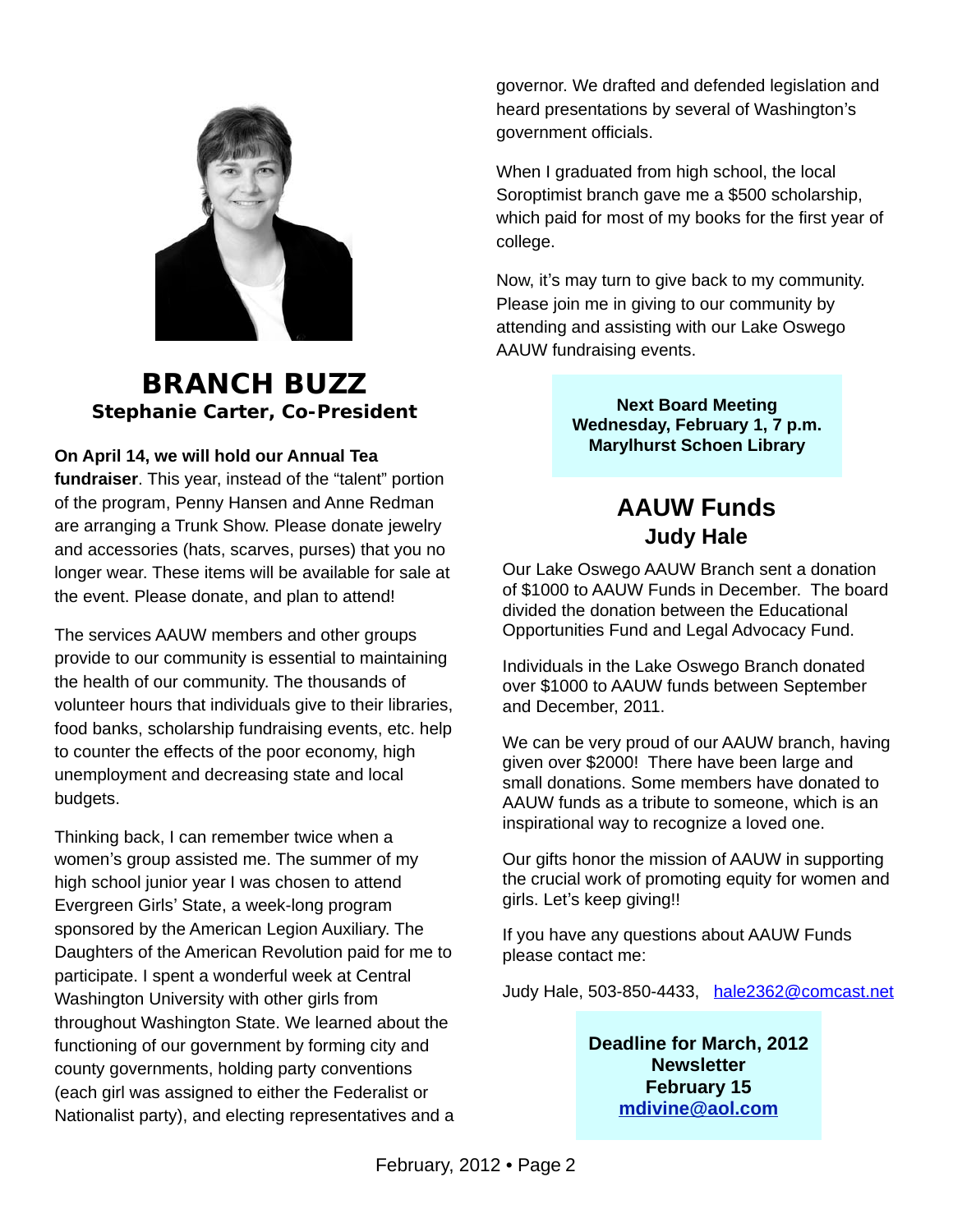

An Event Benefitting AAUW's Annual Marylhurst University Scholarship

# **Collectible Discoveries**

Sunday, February 19, 1:00-3:30 p.m.

**Flavia Hall** Marylhurst University 17600 Pacific Highway (Hwy 43)

Tickets Sold at Door: \$10 each

Fred Squire of Frederick Squire III Antiques in Lake Oswego will provide fair market evaluations of your antique collectible items; silver, china, folk art, vases, paintings, small furniture, and "Orientalia." He will not evaluate toys, books, carpets or jewelry. For more information call (503) 997-3976.

## **AAUW's Marylhurst Scholarship Fundraising Event "Collectible Discoveries"**

Fred Squire, of Fred Squire III Antiques, Lake Oswego, will be our event MC on Sunday, February 19<sup>th</sup>, Flavia Hall, Marylhurst University. This is an opportunity to have your antique or collectibles evaluated by Fred, or simply enjoy hearing his assessment about other's antiques and collectibles. All proceeds will go toward the support of our annual scholarship for a women student pursuing her education and degree at Marylhurst University. Event is 1:00 PM – 3:30 PM and tickets are \$10 at the door.

Fred will provide a fair market valuation for those individuals interested in having him evaluate an antique or collectibles such as fine china, folk art, paintings, small furniture, silver, or other decorative arts. He will not assess toys, books, jewelry or carpets.

Fred comes from an antiques background. His mother owned a successful antiques business in Greenwich, Connecticut for over 40 years. Fred got his start in the business at the age of 18 when he made his first antiques purchase. Fred and his wife Pat owned their own antiques business in the Berkshires of Massachusetts where they bought and sold antiques and exhibited at various shows in New England. In 1990 they opened Frederick Squire III Antiques in Lake Oswego and for the past 22 years have been buying, selling, consigning and appraising antiques. While in New England, Fred specialized in early American and New England antiques but he has a broad knowledge of all antiques including Asian, Continental, paintings, silver and other decorative arts.

So, bring a friend and enjoy our Lake Oswego AAUW Collectible Discoveries!

#### **Sunday - February 19th, 1:00 - 3:30 PM, Flavia Hall, Marylhurst University See you there! Questions: MaryJo Radosevich 503-997-3976**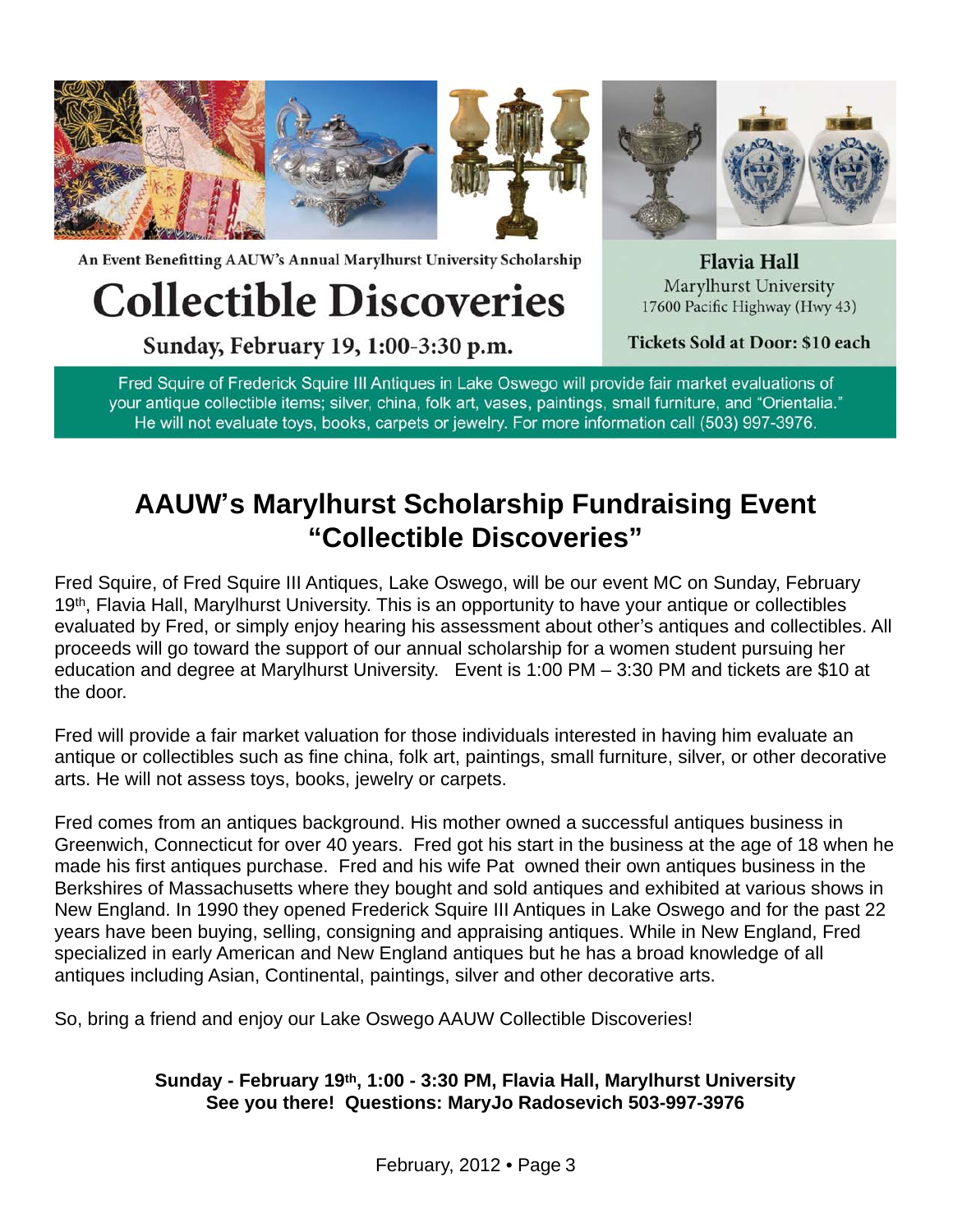## **WHO'S WHO? Rosario Cabral, Program Vice President**



*Rosario Cabral*

Rosario Cabral and her husband Dick, transferred from Winston-Salem, North Carolina to Portland, Oregon in 2005. Rosario and her husband are the owners of Ergonomix Associates, LLC. Her role as a manufacturer's representative includes the representation of several companies which provide products primarily used in the commercial industry. Some of the largest customers they do business with include: McDonald's Restaurants, Whole Foods and, Anthro, an Oregon based company*.* 

Rosario enjoys the flexibility her job offers and the opportunity to incorporate work with travel thus creating the ability to explore the Pacific Northwest, Canada, and Southern California. When not traveling for work or leisure Rosario spends her free time pampering Bentley, her Bedlington terrier, tending her garden and volunteering at several ministries in her church*.*

Rosario earned a Business and Leadership Degree in 2007, and a Master's Degree in Business Administration with a concentration in Organizational Behavior in 2011, both from Marylhurst University. During her time at Marylhurst she met Lynn Brown, Director of Career Services. Lynn invited Rosario to become a member of AAUW Lake Oswego Branch. Although Rosario became an AAUW member, time constraints did not permit her to actively participate in AAUW activities.

Since completing her education, Rosario has more time to focus on being an active member of AAUW and is thoroughly enjoying her role as VP of Programs. She proudly attributes the success of the monthly program events to all the guidance and

suggestions she receives from members. In Rosario's words "being a member of the AAUW Lake Oswego Branch has widened my circle of friends and I look forward to casting that net far and wide."

#### **Susan Kingzett, Interest Group Coordinator**

Susan Kingzett is a native Oregonian, being born in Roseburg, and moving to Portland, at the ripe age of 3 weeks. She was raised with two brothers, a black lab and a kitty. She attended Rose City Grade School and both Grant and then Madison High School when the latter was built. Off she went to The University of Oregon from which both of her parents had matriculated. She was very sheltered since she had all four of her grandparents and all of her first cousins land her aunts and uncles living nearby in Portland.

Pre-nursing was studied first, and then elementary education. She became a teacher in Eugene, West Covina, CA, Oakgrove, Albany, and in Milwaukie. During this time she earned her MAT at Lewis and Clark and her basic administrative degree at Portland State. She taught 6th, 5th, 4th and 2nd grades and enjoyed them all.

Susan married her cowboy husband, Ed Kingzett, 23 years ago. He was a confirmed bachelor and the eldest of 7 boys. She had her work cut out for her, but has managed well since she grew up with boys. She skied and sailed, and enjoys football, basketball, rodeos, as well as travel. They met through the process of starting an alumni group for the U. of O. in Portland. Susan was in charge of all of the activities for two years, was the treasurer for 2 years, and then became President and was on the National Board. There are no more avid Ducks than Susan and Ed!!

Art has always been of interest to Susan. After teaching, she took up watercolors, has progressed, and is now juried into The Watercolor Society of Oregon. Ed is very supportive, they jointly send out their Christmas cards with Susan's paintings and Ed's letter. They both love art galleries and taking photos for future projects.

Susan has been a member of AAUW in LO since 1994. She's done Public Policy, four years of Program Co-chair, and many years of Interest Group Chair and Exploring the Northwest Co-chair. She's made many friends within the group.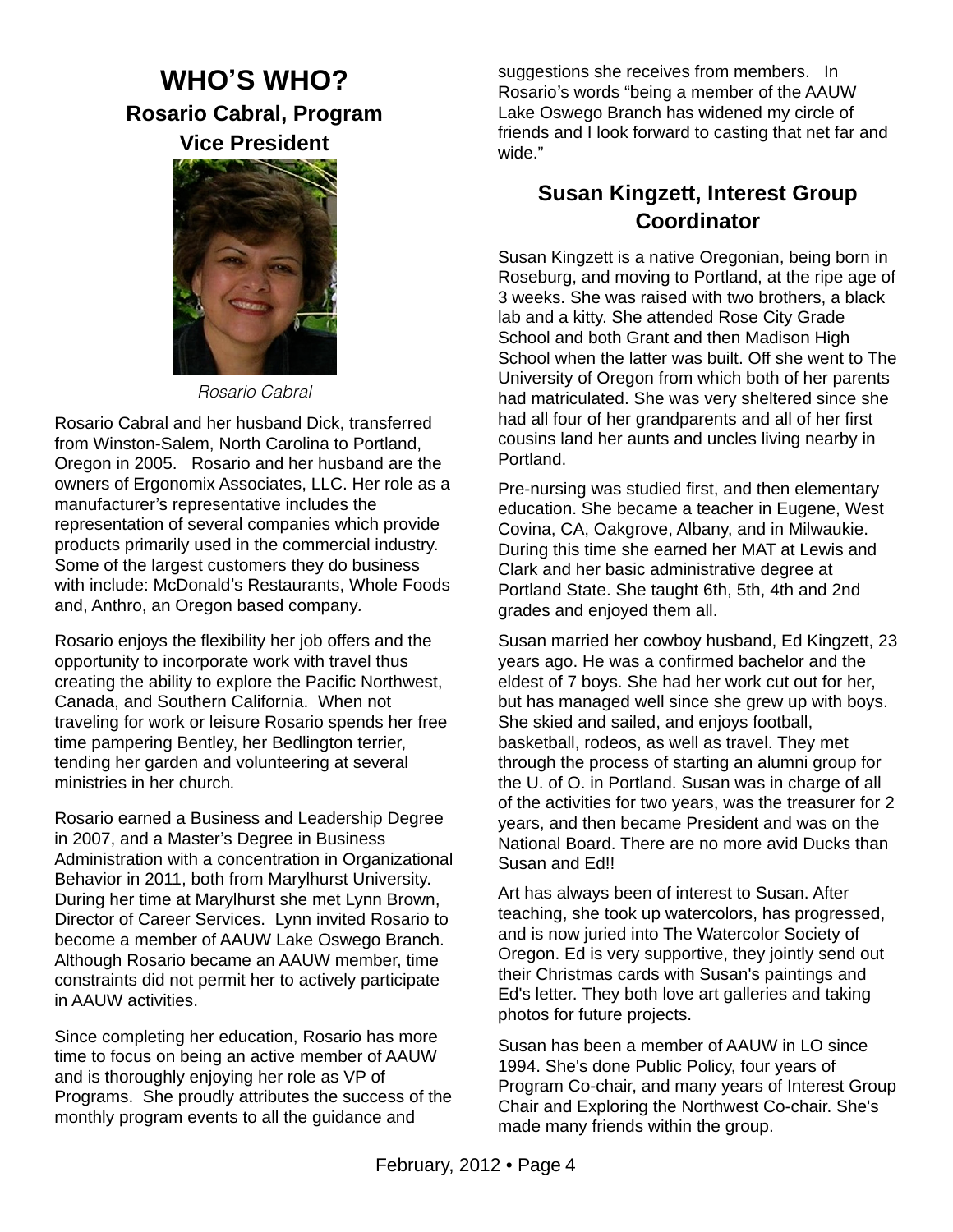## **Interest Groups February 2012**

#### **Tuesday Morning Books 4th Tuesday at 11:30 a.m.**

February 28: 11:30 a.m. Szechaun Kitchen, 15450 Boones Ferry, LO Leader: Linda Smith Book: *Reliable Wife*, by Robert Goolrick For more information about this group, contact Dixie Kroupa, 503-697-8028

#### **Interpretive Books 3rd Thursday at 9:30 a.m.**

February 16: 9:30 a.m. Hostess: Heather Hall Leader: Laura Eyer Book: *Genesis*, Bernard Beckett

#### **Thursday Evening Books 4th Thursday at 7:30 p.m.**

February 23: 7:30 p.m. Hostess: TBA Introduction: Susan Hornung Book: *Ask Me Why I Hurt*, by Randy Christensen For more information, contact co-chairs Sandra Hoover, 503-635-0952, or Suzanne Kaveckis, 503-678-1641.

#### **Friday Books 4th Friday at 10:00 a.m.**

February 24: 10:00 a.m. Hostess: Sue Greenspan Presenter: Annie Arkebauer Book: *Unbroken,* by Laura Hillenbrand New members are most welcome to join this book group that meets on the fourth Friday of the month at 10:00 a.m. Call Irene Romero, 503-657-6159, if you would like more information.

#### **Movie Group 2nd Tuesday, times vary**

Meets second Tuesdays of the month. Contact Stephanie Carter, 971-285-5882, or [secarter1@gmail.com](mailto:secarter1@gmail.com) for more information.

#### **Portland Center Stage**

For more information, please call Betty Barber, 503-675-0594, or [barberbc@yahoo.com.](mailto:barberbc@yahoo.com)

#### **Laffalot Bridge 2nd & 4th Mondays 1:00 p.m. - 4:00 p.m.**

For more information, or if you'd like to be added to our email list, please contact Susan Hornung, 503-635-4893, susanhornung@hotmail.com.

#### **Fourth Wednesday Bridge 4th Wednesday at 1:00 p.m.**

Call Betty Hittle, 503-636-7034 for more information about this bridge group which meets at 1:00 p.m. on the 4th Wednesday of the month.

#### **Eat Ethnic 3rd Tuesday at 6:30 p.m.**

We will be meeting on Tuesday, February 21, at 6:30pm, at Thai Linn Restaurant. Spouses and friends are welcome to join us each month for a variety of ethnic foods. Please contact Susan Hornung, at [susanhornung@hotmail.com,](mailto:susanhornung@hotmail.com) or 503-635-4893 if you would like to be put on our email list.

#### **Delightful Dining Dates & times vary**

Delightful Dining group participants meet approximately every other month. The next scheduled event will be March 17 with a St. Patrick's Day celebration. More details will be presented in the March newsletter

For more information about this group, or to be placed on its email list, contact Jane Taft, 503-742-1653, or [janetaft@aol.com.](mailto:janetaft@aol.com)